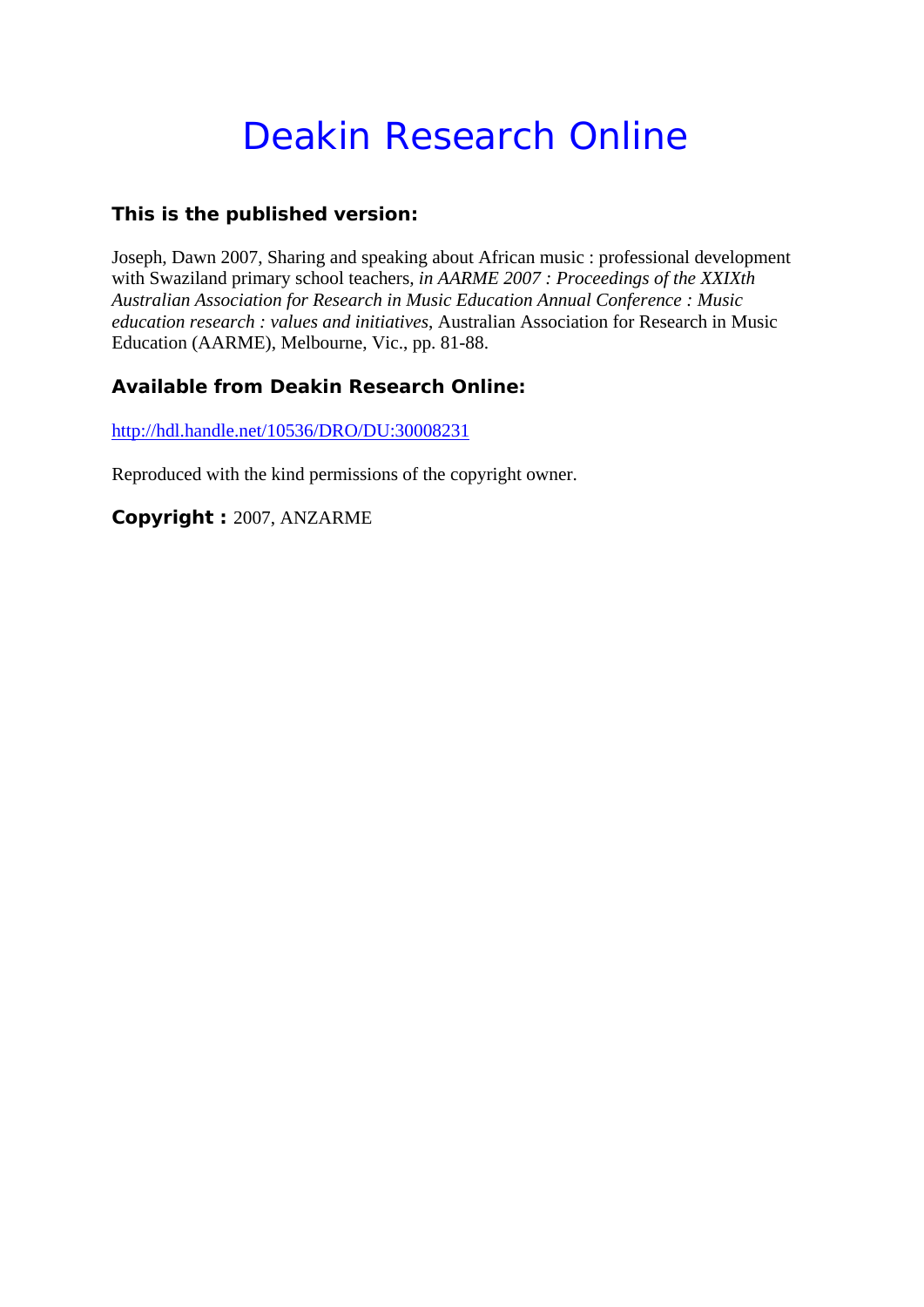#### **Sharing and Speaking about African Music: Professional development with Swaziland Primary School Teachers**

## **Dr. Dawn Joseph, Deakin University**

The teaching and learning of Indigenous African music is characterized as a holistic integrated experience where music, dance and theatre are inseparable, seen as an integral part of culture. The transmission of this experience is absorbed through participation in cultural activities from childhood in the community. In African societies, both traditional and contemporary, musical arts education and the understanding of culture are fundamental to life, community and society. It is through musical arts, that Africans embrace spiritual, emotional, material and intellectual aspects and knowledge of both the individual and the community. This paper reports on an in-service program (August 2006) offered at the Centre for Indigenous African Instrumental Music and Dance Practices (CIIMDA), Pretoria, South Africa. For the purpose of this paper, the one week professional development course undertaken by generalist primary school teachers from Swaziland is highlighted and proves worthy for these teachers to implement what they learnt in the classroom. As a position paper, I contend that the understanding and participation in indigenous cultural musical arts practices, enlightens learners about their cultural heritage and further enriches their understanding of African music and dance that can be adopted, adapted and applied to primary schools in Swaziland. This paper summarizes some key findings of interview data from ten participants in relation to the intensive program. By offering such in-service professional development programs, teachers are able to reach their wider communities where they will continue to share and speak about African music, dance and culture.

#### **Introduction**

In most traditional African societies, music is not written down, but rather passed down through oral tradition hence "informed and accurate listening is as important and as much a measure of musical ability as is performance, because it is the only means of ensuring continuity of the musical tradition" (Blacking, 1976, 10). As a position paper, I contend that professional development (PD) is one medium of ensuring that African creative musical arts and culture are effectively passed down, shared and communicated. This paper reports on a PD course undertaken at the Centre for Indigenous African Instrumental Music and Dance Practices (CIIMDA), Pretoria, South Africa, it outlines some notions of African music, Musical Arts and PD and reports on a few salient points raised by participants in relation to what their expectations were for the week and what they learnt in that week. The paper also suggest that there is a need for ongoing PD in African music and Musical Arts as many teachers would not have had training in their teacher education courses. However, the paper does suggest that short term PD in music is a worth pathway for generalist primary teachers attend, where they gain skills and knowledge that are feel confident and comfortable to apply in their classrooms It would seem necessary for primary teachers to provide a holistic education to students that would incorporate African music and culture in their classrooms.

During an intense week of sharing and speaking about African musical arts, participants engaged and made connections with one another. This setting "begin(s) the process of constructing a world of community" where collegiality and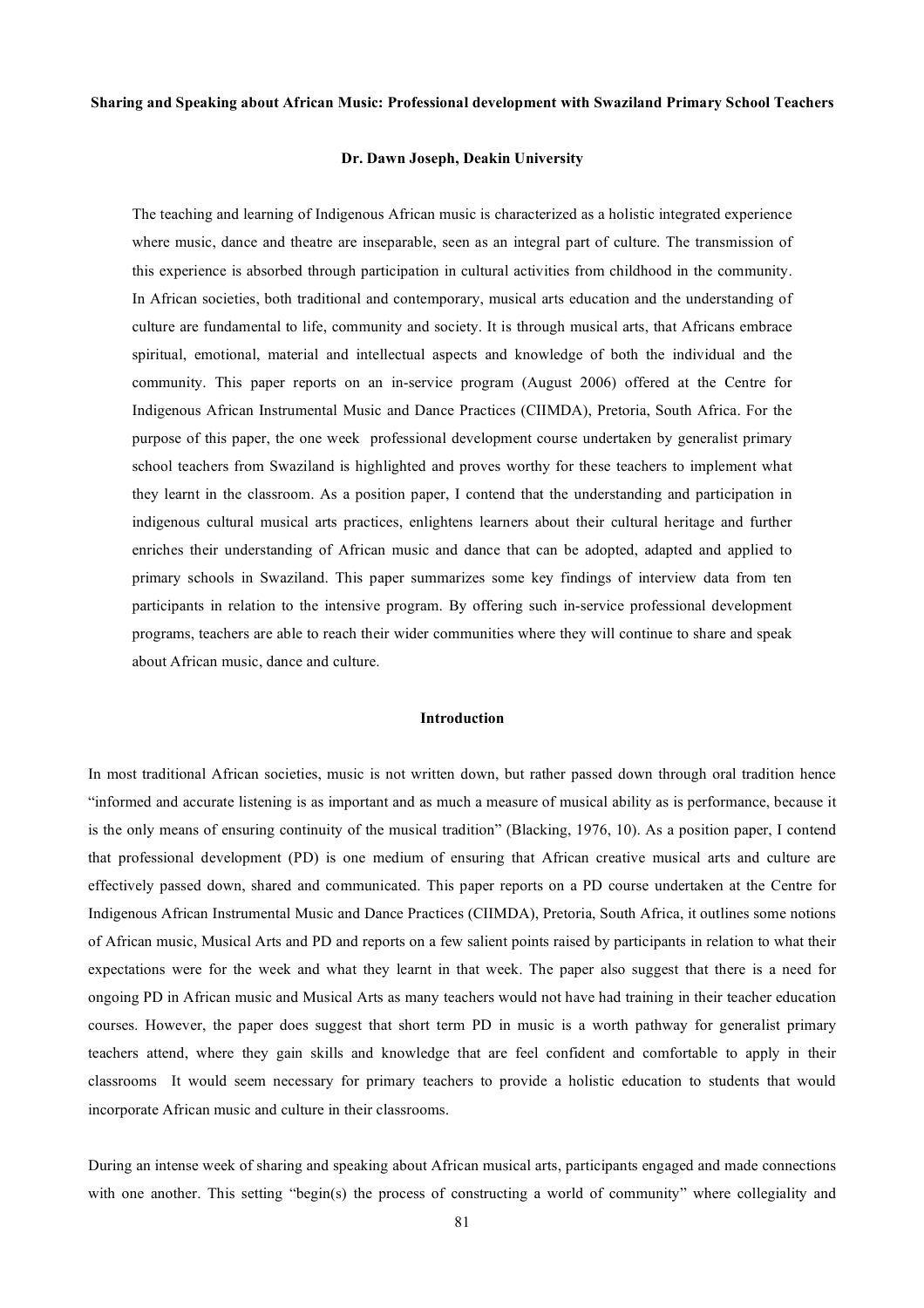professional communication is explored among teachers (Elbaz-Luwisch & Kalekin-Fishman, 2004, p.255). I only observed one day at the end of the week where I interviewed all participants. In this paper, I argue that PD is a way forward where generalist primary schools teachers can share, show and speak about the philosophy, social constructs and music of the African people and include more of it into their daily generalist teaching.

## **Context: CIIMDA**

CIIMDA is based in Pretoria (South Africa), it offers a variety of PD in the playing of a number of African instruments (classical drum, bow, mbira, xylophones to name a few) dance, philosophy and culture. At CIIMDA you learn about indigenous knowledge, family history, rites and even complex constitutional matters of modern day politics. Within the context of learning, careful discussion between participants, master musician/s or visiting artist/s in residence is facilitated and explored about dance, song, culture, rites, ancestral connection, totems, myths and taboos. It must be noted that CIIMDA also sends out practicing musicians, culture bearers and academics on African music to undertake PD programs with teachers in South African Developing Countries.

#### *Participants*

Ten teachers from Swaziland were selected by the Ministry of Education to attend a one-week in-service program in Pretoria, South Africa (August 2006). Swaziland, a relatively small country is geographically sandwiched between South Africa and Mozambique where the main languages spoken are English and Swazi. English was the medium of instruction for these teachers at CIIMDA. The participants were all generalist primary school teachers from various primary schools. Their ages ranged from early 20's to 50's (four female and six male). Music in Swaziland is offered weekly for 30 minutes as part of class music at the primary school level. Workshops ran from 8:30am to 6pm daily.

# *Methodology*

At the end of the week all ten participants volunteered to be interviewed as a focus group, the data gathered informed the findings and discussion for this paper. The group interview took place in an informal fashion for approximately one hour and was taped with the permission of the participants at the end of the week. I did not attend the entire week I only spent one-day observing and at the end of the day I interviewed the group collectively. By creating a comfortable environment in the focus group, interviewees were encouraged to share their perceptions, points of view, experiences, wishes and concerns (Krueger & Casey, 2000 and Barbour & Kitzinger, 1999), in the form of a discussion amongst participants and myself. The interview can be aligned to an ethnographic interview where "a particular kind of speech event" is used to gather cultural data (Greef, 2002, p.303). According to Greef (2002), the value of ethnographic interviews lies in its focus on culture through the participant's perspective and through first hand encounters.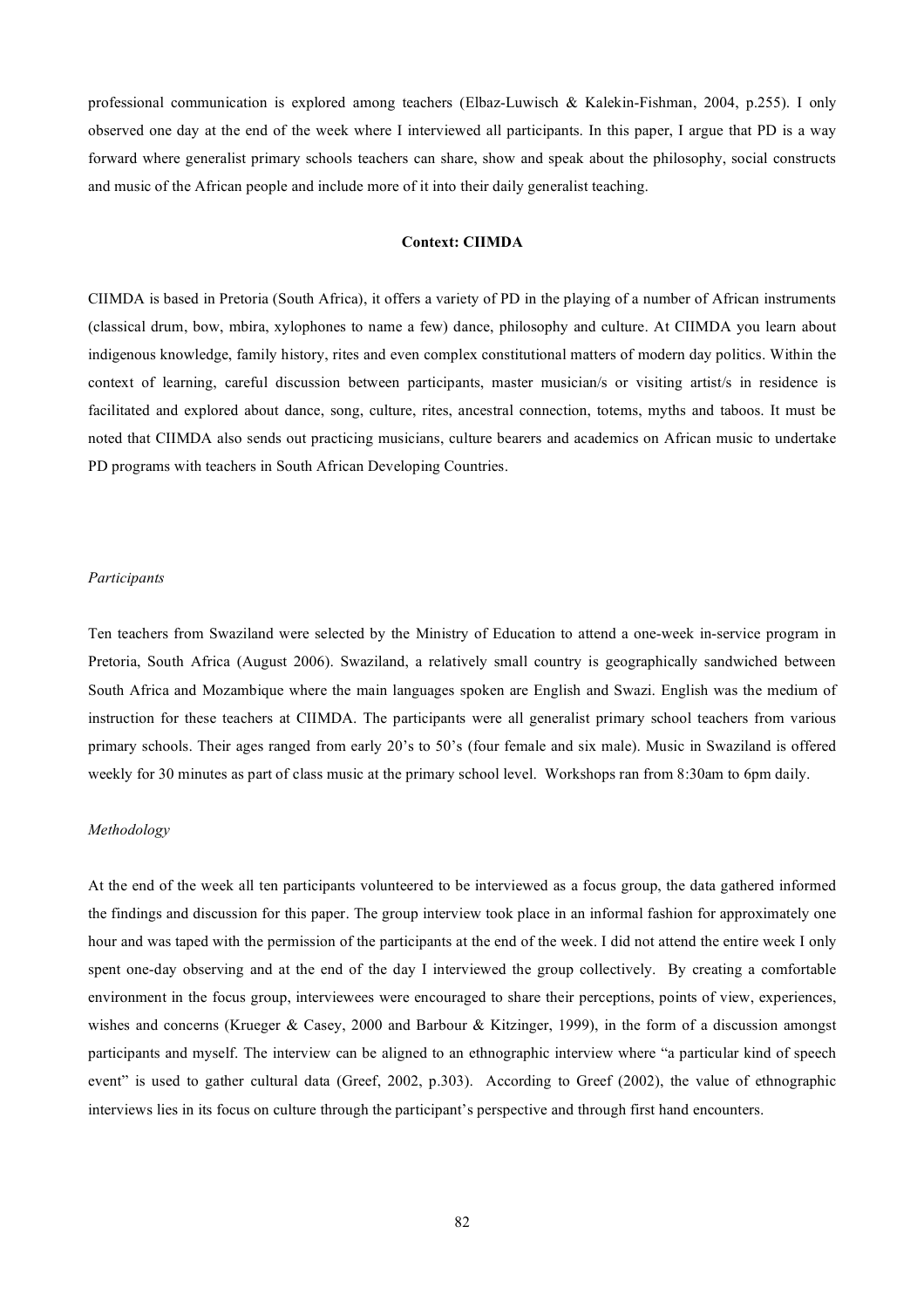# **African Music**

It is an arduous task to outline African music, life and culture as the continent is so vast (fifty-three countries with over 700 million people and 700 distinct languages), I offer only a few general remarks in brief. Music in African societies is not different to other societies. It has an aesthetic significance with long traditions and values that are associated with the people and represents part of their identity. A large part of that identity is the concept of music making, making meaning and sharing which Nketia (1966) aptly describes as part of the traditional way of life, and not as embellishments of it.

Music making is, therefore an index of a living community and a measure of the degree of social cohesion among its respective units. African music can be conceptualized in terms of musical and extra-musical purposes forming a significant socializing aspect to the music. This view is supported by Nzewi's (2003) notion that African music is "formulated to perform differentiated tasks in the social, religious, political, economic and health systems (p.15).

The basis of music education for the African is an oral and aural tradition, here music can be used as an education tool to learn about and or get to know other musics serving as an engaging hands-on activity and/or experience, as well as a form of knowledge system. Such a knowledge system Nzewi (2003) points out can be reduced or transformed by educators for formal education through which the musical arts of Africa can be promoted.

# **Musical Arts in Africa**

The arts in Africa Nketia (1995, p.1), "classifies into traditional (cultivated in context in which behavior is guided by ethnicity, kinship and a common indigenous language, religion and culture) and contemporary arts (cultivated in context in which linkages beyond those of ethnicity from the basis of social life)". In keeping with Nketia, Akrofi (2004) comments that traditional arts were the only category existing before the advent of colonization and colonialism that later gave birth to contemporary arts. He further identifies traditional arts as community orientated, performed together with dance, play, oral literature, story telling and other arts (Akrofi, 2004, p.2). This view is supported by Mans (1998, p.374) who affirms, "musical arts education in Africa should be based on *ngoma*, which summarizes the holistic connections between music, dance, other arts, society and life force". One effective way of promoting, preserving and protecting indigenous knowledge in education is offering professional development at various educational sites and at all levels. CIIMDA is one such place in South Africa that provides PD for many Southern Developing countries.

# **Professional Development**

According to Loucks-Horsley (1998) professional development (PD) and the notion of change are interrelated. PD can encompass a variety of programs (short and long-term, school based and off-site, teacher led and directed and expert led, and voluntary and mandatory programs), thereby altering the professional practices, beliefs, and teachers' understanding of student learning (Griffin, 1983, Guskey 2003).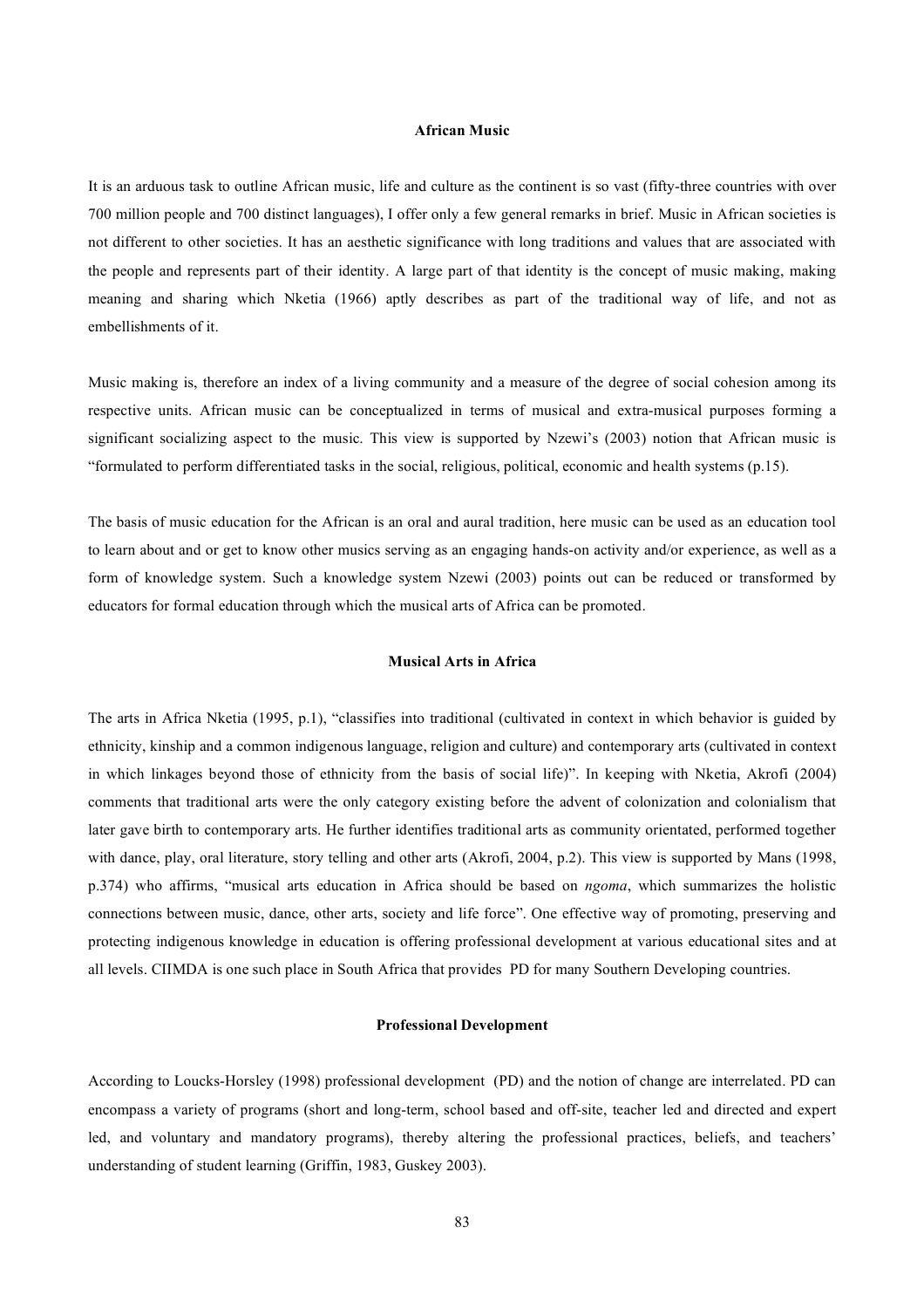Although the PD program discussed in this paper took place over short term (one week), off-site and expert led, it can be closely aligned to the notion of 'traditional PD' that normally takes place as a 'one-off workshop' or training session. According to Stuckey (1999), teachers have not always benefited from one-hit professional development programs in order to produce real changes in teachers pedagogical practices. I support this notion of PD and agree with Stuckey (1999) that PD needs to be long term and ongoing.

It is common practice when doing PD that culture bearers and or experts in a particular field conduct the workshops whereby the participants are active learners, having the exposure and expertise to share with colleagues taking control of their own professional development (Stuckey, 1999). This was very much evident in the lively discussions and debates when learning the djembe and mbira as well as when speaking about African philosophy and spirituality. While PD should be based on the ideas and knowledge from outsiders to assist teachers (Gordon, Gerber& Price, 2002), Lieberman (1995) asserts it should be situated at schools that are site-based. In this instance, workshops were based at CIIMDA.

During PD workshops it was hoped that participants would share their new experience and develop a sense of teamwork and camaraderie that will build their collective and individual confidence to try new procedures or practices when returning to their classrooms. By giving teachers the opportunity to control their learning and content, their motivation and commitment increases, their self- efficacy is enhanced and teachers are empowered to take risks, assume new roles, in the hope to make the school culture more collaborative (Gordon et al., 2002, Hodges, 1996 and Pink & Hyde, 1992). This process in the wider school community allows and enables teachers to either start or continue their sharing, showing and speaking about African music and how it may be used in primary schools amongst generalist teachers.

# **Sharing and Speaking: Findings and discussion**

This section of the paper, I deliberately called sharing and speaking about African music, dance and culture, as this is exactly what took place between participants and culture bearer/artist in residence. Music making in Africa is playing with someone and not just for someone. Hence a sense of communal music making and sharing as pointed out by Nketia (1966) and Nzewi (2003) two prolific writers on African music. Here I only offer a few salient comments from the interview data and my observation of the participants regarding what their expectations were of the week and what were some of the things they had learnt that they could take back to their community settings in Swaziland regarding the notion of music making and sharing. By attending PD at CIIMDA, the generalist teacher is now able to incorporate and promote African musical arts into their classes where they had not been previously trained.

All participants stated that they had good tonic-sol-fa skills (singing, reading and writing), as they were all involved in choral music as conductors out of their school settings. However, they did expect to learn more about staff notation, African dance, composition, writing of songs and how to play 'other' indigenous instruments. The participants did agree that such expectations were met, however, one major set back for them was time. The course was "full on" and "highly organized" agreed all interviewees. One person commented, "time was a shortcoming…a course for two weeks was condensed into one week …we did very well with all the practical things but not with maybe staff notation".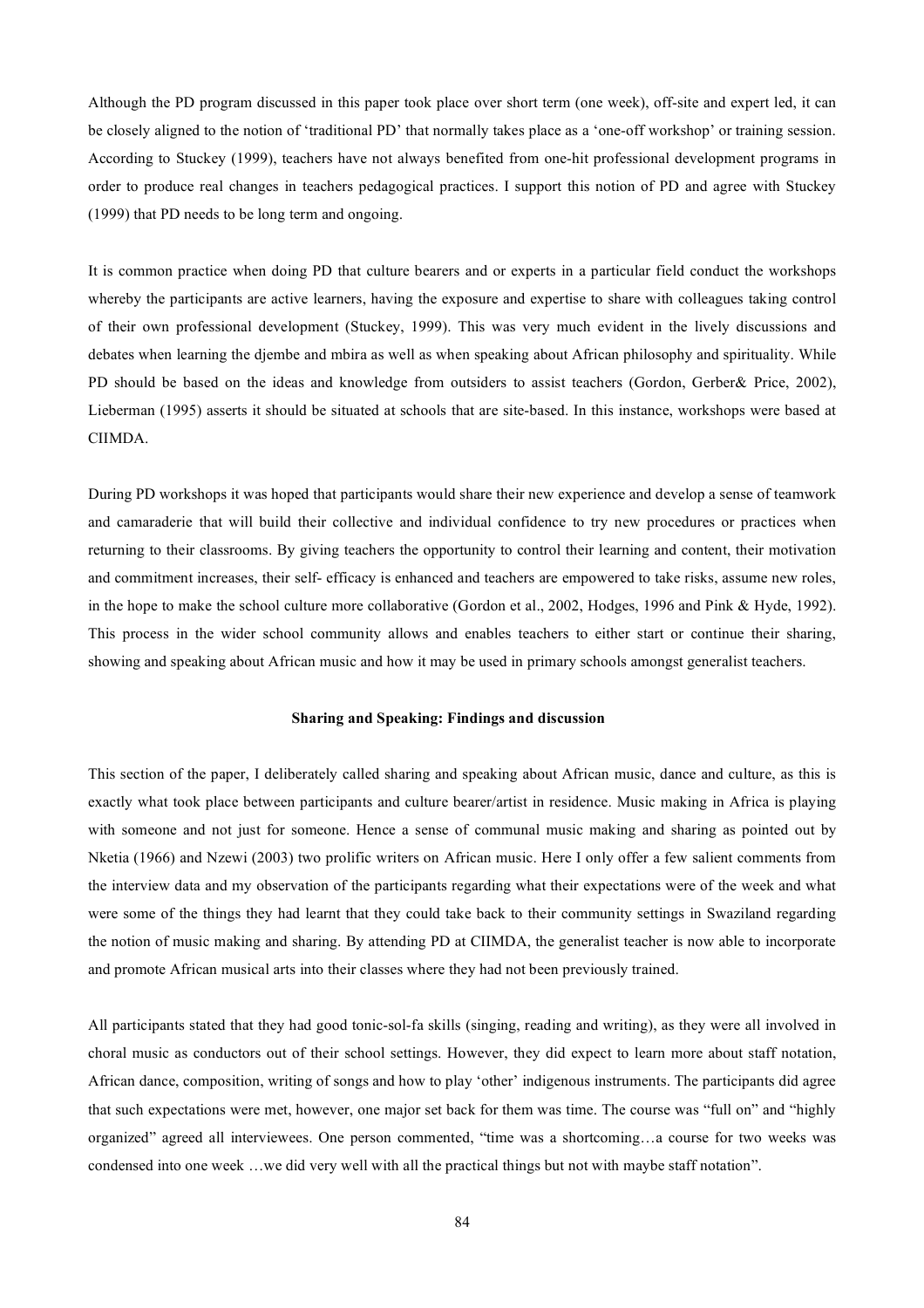Although all participants were African, they had daily discussions about the philosophy, and spirituality of African music and its connections to life and culture. "This was sometimes new…what we learnt and heard… this sharing helps us promote indigenous knowledge and helps us preserve it". The artists-in-residence, culture bearers or workshop leaders came from Nigeria, South Africa and Zimbabwe. Although the presenters were not from Swaziland, the participants culture is part of the wider African culture in terms of the many indigenous traditions, rituals and rites and was also presented during the week and shared through song and dance from the Swazi peoples. Although there are differences in language across the continent there are many commonalities in relation to music and culture which I do not explore in this paper.

It was interesting to learn that none of the participants had ever learnt the Mbira (African Indigenous instrument from Zimbabwe, known as a finger/thumb piano). They described this experience as "wonderful", "it relates to the Western music use of the keys", "we used both thumbs to play and became competent". This aspect was something they did wish to take back and teach in Swaziland as well as drumming. Even though drums were not new to the participants, the djembe drum and the sonority of it was different. "I have done drums before but this is different, the tone it gives out is richer" said one interviewee. Learning the djembe drum which is West African was seen by teachers as a new aspect to teaching music and culture from another part of Africa as the continent is so vast. Teaching the djembe at schools will help promote the music and life of people in West Africa thus making students aware of the relevancy of music and the use of the so called 'talking drum' which is still used in many remote villages in Africa. More importantly what all participants commented on was the spiritual aspect of drumming and connecting with one another in the group. None of the participants knew each other beforehand, during their week of PD they 'spoke', 'shared' and 'showed' and built friendships. "I now have many friends with whom I will be able to share resources and my teaching experience" such sentiments were felt by most in the group.

In the main participants said they would all use drumming in their classroom, "it releases tension and I will use it as a teaching strategy". Another said "I will use it to communicate", African drums sends a specific message and is good to improve listening skills in the class". "What I have learnt from this week is an earth spiritual experience which I would like to take back to my class", commented another.

In sum, participants learnt about developing the child in a holistic way through musical arts. They wanted to make their students more aware of the relationship between nature, spirituality and African music. One participant said, "coming for this week made me realize who I am…I am an African and I will share that so before we sing we should realize who we are".

## **Conclusion**

The one-week PD on African music proved to be a worthy experience for the ten-generalist teachers. Not only did they learnt more about African music and culture and its link to spirituality, they also learnt western notation, new songs, new ways of playing the drum as well as basic skills to play the mbira. Such knowledge gained during that week teachers said "will be used in their classrooms" and as they "gained more confidence they will incorporate more it into their classroom". Boyle, Lamprianou, & Boyle, (2003), claims that traditional approaches to PD such as short term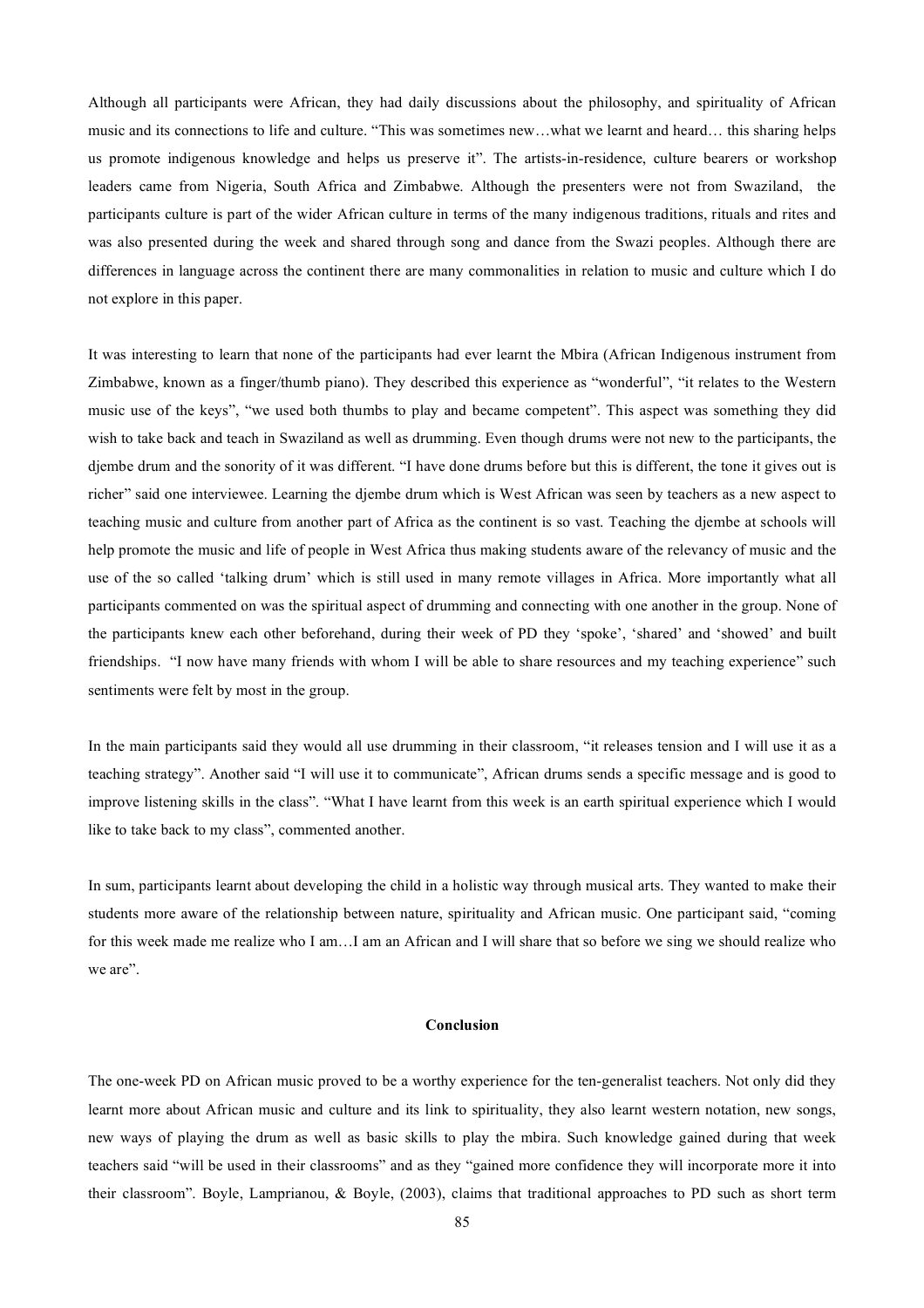workshops (like the one experienced at CIIMDA), one-off sessions and enrichment courses do foster teachers' interest and deepen their understanding of content knowledge and pedagogical skills. One interviewee commented "we all will come back for more PD like this…it would help if we have a bigger venue so more people can attend from other countries so we can see their perspective and learn share and speak with them". It must be noted that such PD sessions appear insufficient to foster the necessary teacher learning which can significantly alter what teachers teach or how they teach (Shield, Marsh, & Adelman, N, 1998; Weiss, Montgomery, Ridgeway, & Bond, 1998) even though the participants said they will try out various things learnt in the week in their educational settings. I concur with Garet, Porter, Desimore, Birman, & Suk Yoon, (2001); Shield et al., (1998) & Weiss et al., (1998) that depth of teacher change in terms of generalist teachers wanting to include African musical arts in their teaching is dependent on long term professional development. Nonetheless the short term PD offered at CIIMDA according to the interviewees had increased teachers confidence and competence, they gained new knowledge, skills and understandings as generalist teachers and would use it to promote African musical arts in their classrooms.

# **About the author**

Dawn Joseph is a lecturer in music and education studies at Deakin University, Melbourne, Australia. Her current research focuses on the teaching and learning of African music and teacher change in Australian education settings. She is the Co-coordinator of the Australian "Musical Arts Education Action Team" cell for the Pan African Society for Musical Arts Education (PASMAE) and is deputy chair of the Australian Society for Music Education (ASME) Victoria.

## **Contact Details**

Dr. Dawn Joseph School of Social and Cultural Studies in Education Faculty of Education Deakin University 221 Burwood Highway, Burwood Victoria 3125 Australia Phone: +61 3 9244 6284 Email: djoseph@deakin.edu.au

#### **References**

Akrofi, E. (2004). *Major problems confronting scholars and educators of the musical arts in Sub-Saharan Africa*, The May Day Group: Comparative Music Education Series, Report No.2 Dr. Chi Cheung Leung, series cocoordinator

(http://www.nyu.edu/education/music/mayday/maydaygroup/newviews/comparmued/akrofi1.htm)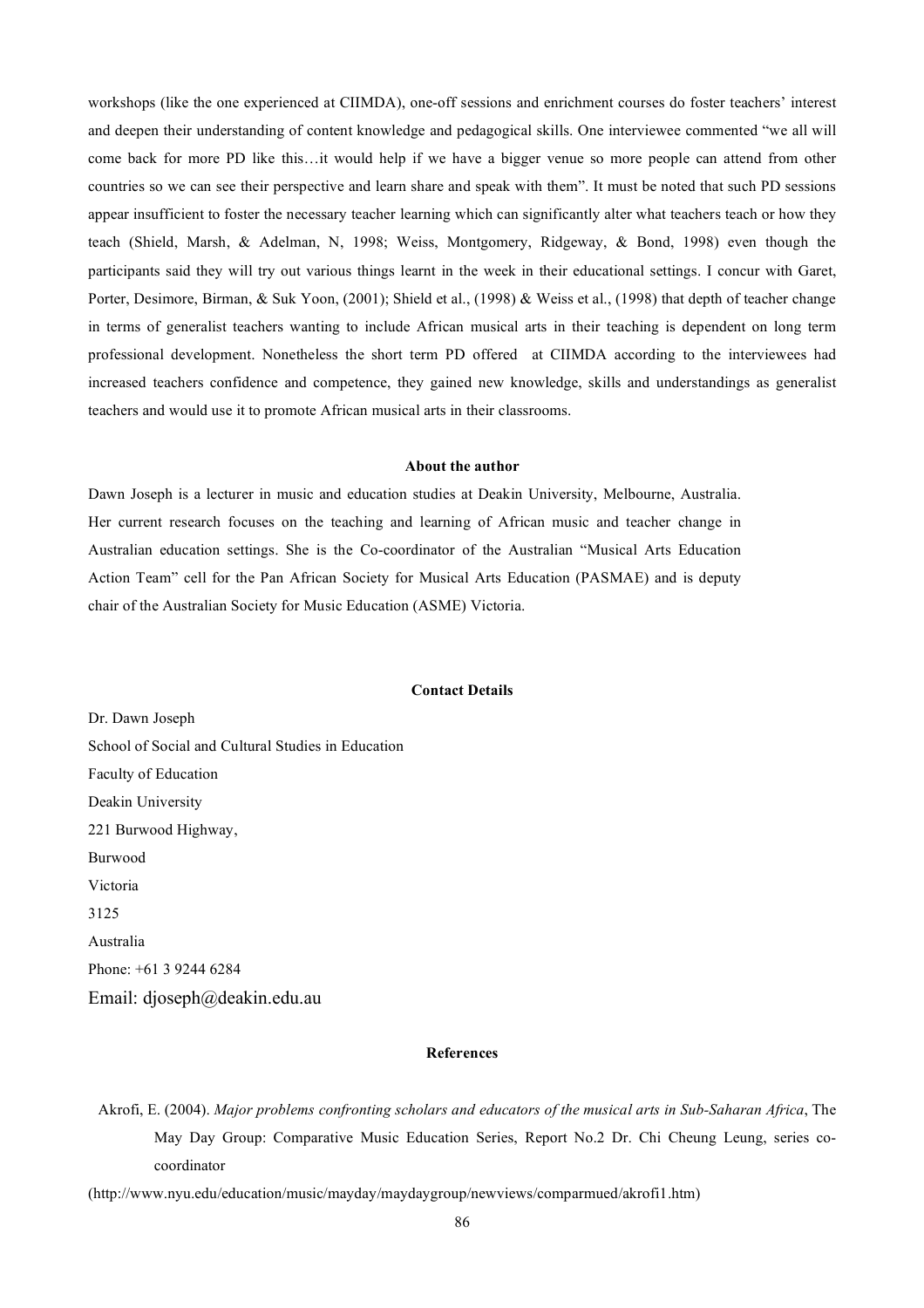Barbour, S. & Kitzinger, J. (1999). Developing focus group research: politics, theory and practice. London: Sage

- Boyle, B., Lamprianou, J., & Boyle, T. (2003). *A Longitudinal Study of Teacher Change: What makes professional development effective? Report of the second year of the study.* Paper presented at the International Association for Educational Assessment (IAEA) Conference, Manchester, UK.
- Blacking, J. (1976). How Musical is Man? Faber and Faber Limited: London
- Elbaz-Luwisch, F. & Kalekin-Fishman, D. (2004). Professional Development in Israel: fostering multicultural dialogue among Jewish and Arab Israeli teachers. *Journal of In-Service Education*, 30*(2)*, 245-264.
- Garet, M., Porter, A., Desimore, L., Birman, B., & Suk Yoon, K. (2001). What Makes Professional Development Effective? Results from a national sample of teachers. *American Educational Research Journal, 38(4),* 915- 945.
- Gordon, P., Gerber, B., & Price, C. (2002). , April 18-22, 2002). *Inquiry Science and Technology Integration Project: A View of Teacher Change.* Paper presented at the Annual Meeting of the Science, Technology, Engineering and Mathematics Teacher Education Collaborative, April, 18-22, Arlington, VA.
- Greef, M. (2002). Information collection: Interviewing. In de Vos, AS. (Ed.) *Research at grass roots level – for the social sciences and human service professions* (2nd ed, pp.291-320). Pretoria, South Africa: van Schaik.
- Griffin, G. (1983). Introduction: the work of staff development. In G. Griffin (Ed.), *Staff Development, Eighty-second Yearbook of the National Society for the Study of Education*. Chicago: University of Chicago Press.
- Guskey, T. (2003). Professional Development That Works: What makes professional development effective? *Phi Delta Kappan, 84*(10), 748-750.
- Hodges, H. (1996). Using Research to Inform Practice in Urban Schools: 10 key strategies for success. *Educational Policy, 10*(2), 222-252.
- Krueger, R. A. & Casey, M. A. (2000). Focus Groups: a practical guide for applied research,  $3^{rd}$  ed. Thousand Oaks: Sage.
- Lieberman, A. (1995). *The Work of Restructuring Schools: Building from the ground up*. New York: Teachers College Press.
- Loucks-Horsley, S. (1998). *Managing Change: An integrated part of staff development*. Retrieved 30,8, 2004, from http://www.enc.org/professional/learn/change/resources/readings/doucment.shtm?input=ACQ-137039-7039
- Mans, M. (1998). Using Namibian music/dance traditions as a basis for reforming arts education theory and practice. In Caroline van Niekerk (Ed.) *Proceedings of International Society for Music Education*, Pretoria: Unisa Press, 374-387.
- Nketia, J. H. (1966). Music education in African Schools: A Review of the Position in Ghana International Seminar on Teacher Education in Music. Michigan: Ann Arbor: University of Michigan.
- Nketia, J. H. K. (1995). 'National development and the performing arts of Africa' Legion: international center for African Music and Dance, University of Ghana.
- Nzewi, M. (2003). Acquiring knowledge of the musical arts in traditional society. In A. Herbst & M. Nzewi & K. Agawu (Eds.), *Musical arts in Africa: Theory, practice and education*. Pretoria: Unisa Press.
- Pink, W., & Hyde, A. (1992). Doing Effective Staff Development. In W. Pink & A. Hyde (Eds.), *Effective Staff Development for School Change* (pp. 159-292). Norwood, NJ: Ablex Publishing Corporation.
- Shield, P., Marsh, J., & Adelman, N. (1998). *Evaluation of NSF's Statewide Systemic Initiatives Program: The SSI's impact on classroom practice*. Menlo Park, CA: SRI.